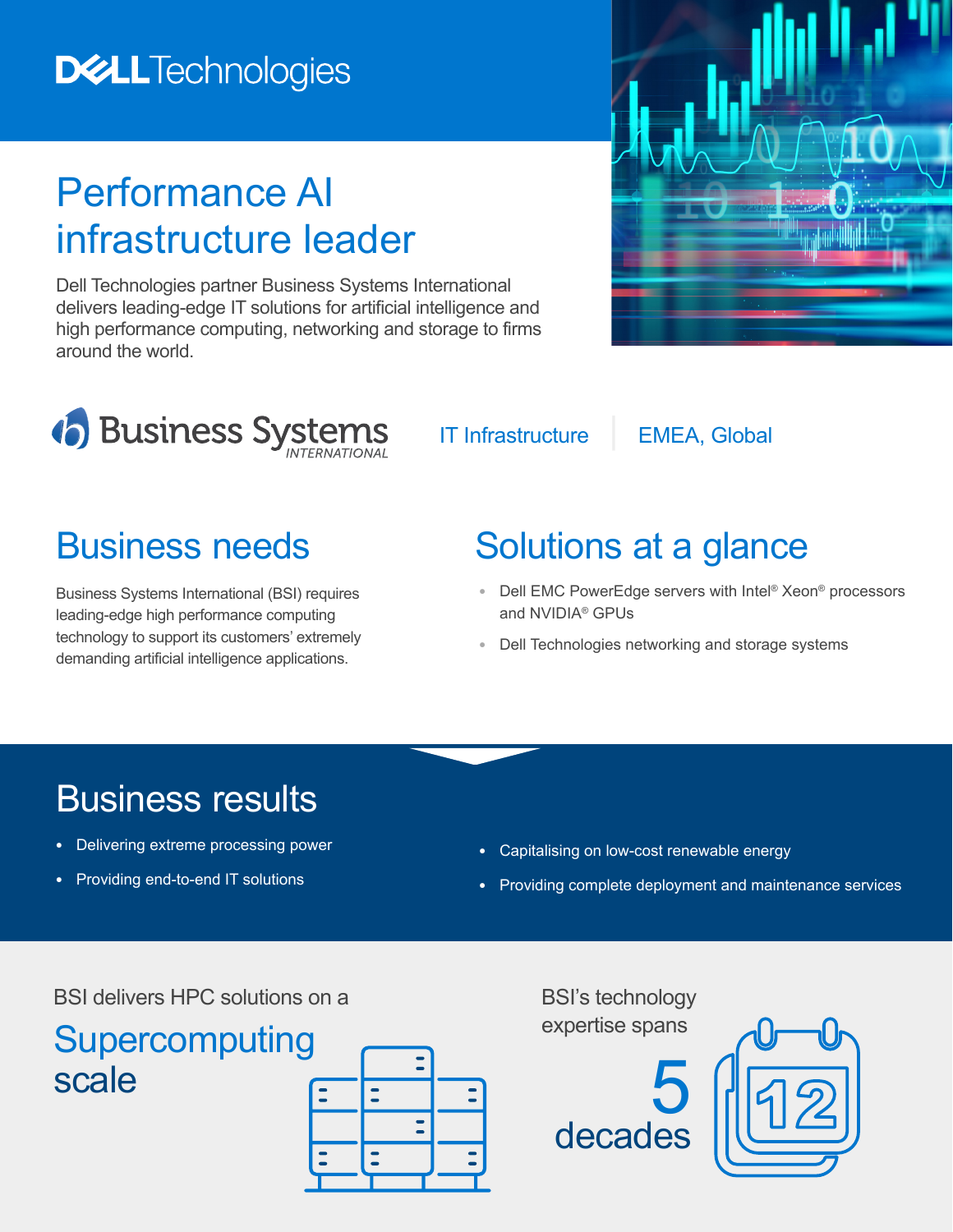#### A legacy of IT leadership

Since the mid-1980s, Business Systems International (BSI) has been a market leader in the provisioning of IT infrastructure for the financial markets, specializing in infrastructure for performance computing, networking and storage. The London-based company subsequently brought these skillsets into other sectors, including retail, healthcare, research, automotive and media.

Today, BSI is a company with a true global reach, with more than 50 percent of its deployments taking place outside of the EMEA region. Popular destinations for the company include the Nordics for the low cost of power, North America, the Far East and emerging markets. With its unique expertise in responsible logistics, customs clearance and taxation, BSI is able to deliver IT solutions to customers quickly and efficiently at locations around the world.

When it comes to IT solutions, BSI's expertise is both broad and deep. The company's engineers are experts in artificial intelligence, high performance computing, GPUs, FPGAs, distributed file systems and networking, among other technologies. This breadth of expertise enables BSI to deliver and support end-to-end solutions for its corporate customers.

#### Enabling AI applications driven by HPC

Today, BSI's top customers include global hedge funds and other firms focused on high-frequency and algorithmic financial trading. The success of these firms hinges on artificial intelligence applications driven by lightning-fast high performance computing systems, according to Daniel Goodman, Director at Business Systems International.

"These firms are looking to discover trading ideas and trading solutions," Goodman says. "They are running simulations and using AI to test their ideas."

For example, firms might try to determine which way a particular currency is going to move. For these efforts, they will develop algorithms and use AI-driven simulations to forecast market movements, to help them make money when the market does move in a particular direction. This is just one example of what they are trying to discover using AI solutions.

To stay at the leading edge of the financial trading industry, these firms need the support of technology partners who understand artificial intelligence and other data-driven applications, along with the IT infrastructure that powers it all. This is where BSI enters the picture.

#### End-to-end solutions

For its customers, the BSI value proposition begins with expertise that spans from the AI-driven applications at the top of the stack to the supporting HPC infrastructure that can crunch through massive amounts of data in real time.

"Our customers need a partner who understands artificial intelligence and understands every constituent part in order to deploy a successful solution," Goodman says. "This is not the kind of market where you can simply go shopping for the cheapest price from different suppliers and then try and do it all yourself. It is a multidisciplinary area."

To deliver its highly customised solutions, BSI works very closely with its customers to understand their applications and the applicable current and emerging computing technologies.

"They know how their code works," Goodman says. "The difficulty that they have is making that code work in the most efficient possible way. That's what we do, and that is why we actually face very little or no competition in the marketplace. While other partners are good at selling on price, they don't really understand the underlying technology and how to deliver a complete, end-to-end solution in a trouble-free manner."

Typically, customer deployments start on a small scale and then grow rapidly from there, according to Goodman.

"In all the cases that we have been involved with, the customer journey has begun small and accelerated very quickly into something that is really quite massive," Goodman says. Some of these solutions are probably equivalent in path to the top 50 supercomputers in the world. They are extremely powerful overall solutions."

#### Capitalising on renewable power

Given the scale of the computing solutions, power consumption and costs are extremely important metrics for BSI clients — and here again, Goodman and his colleagues offer unique expertise.